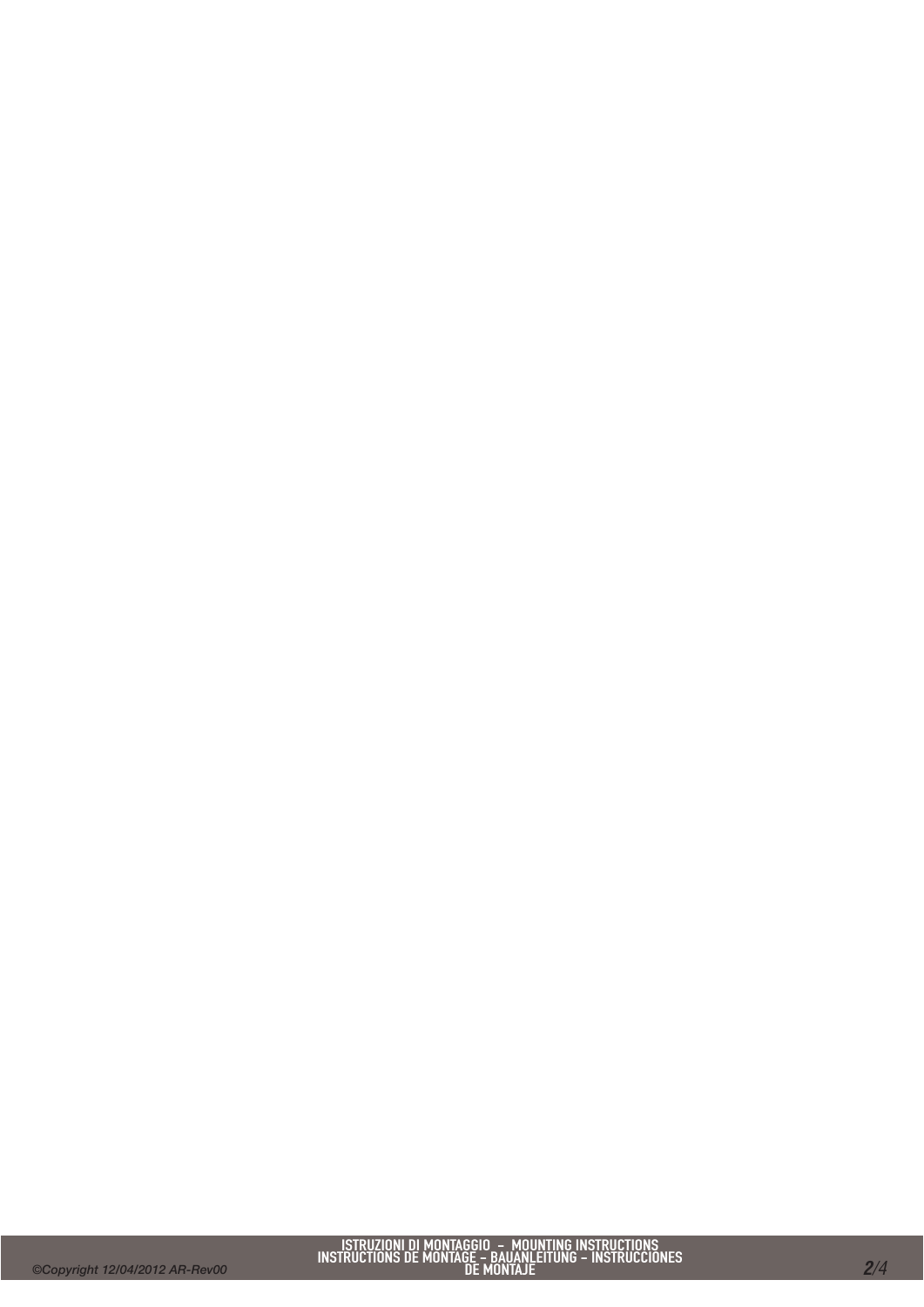# PLX1111 - KLX1111

PORTAVALIGIE LATERALE SPECIFICO - SPECIFIC TUBULAR SIDE-CASE HOLDER - PORTE-VALISES LATÉRAUX SPÉCIFIQUE - SPEZIFISCHES STAHLROHR-SEITENTRAEGER

PORTA MALETAS LATERALES ESPECÍFICO

### HONDA NC700X (2012)